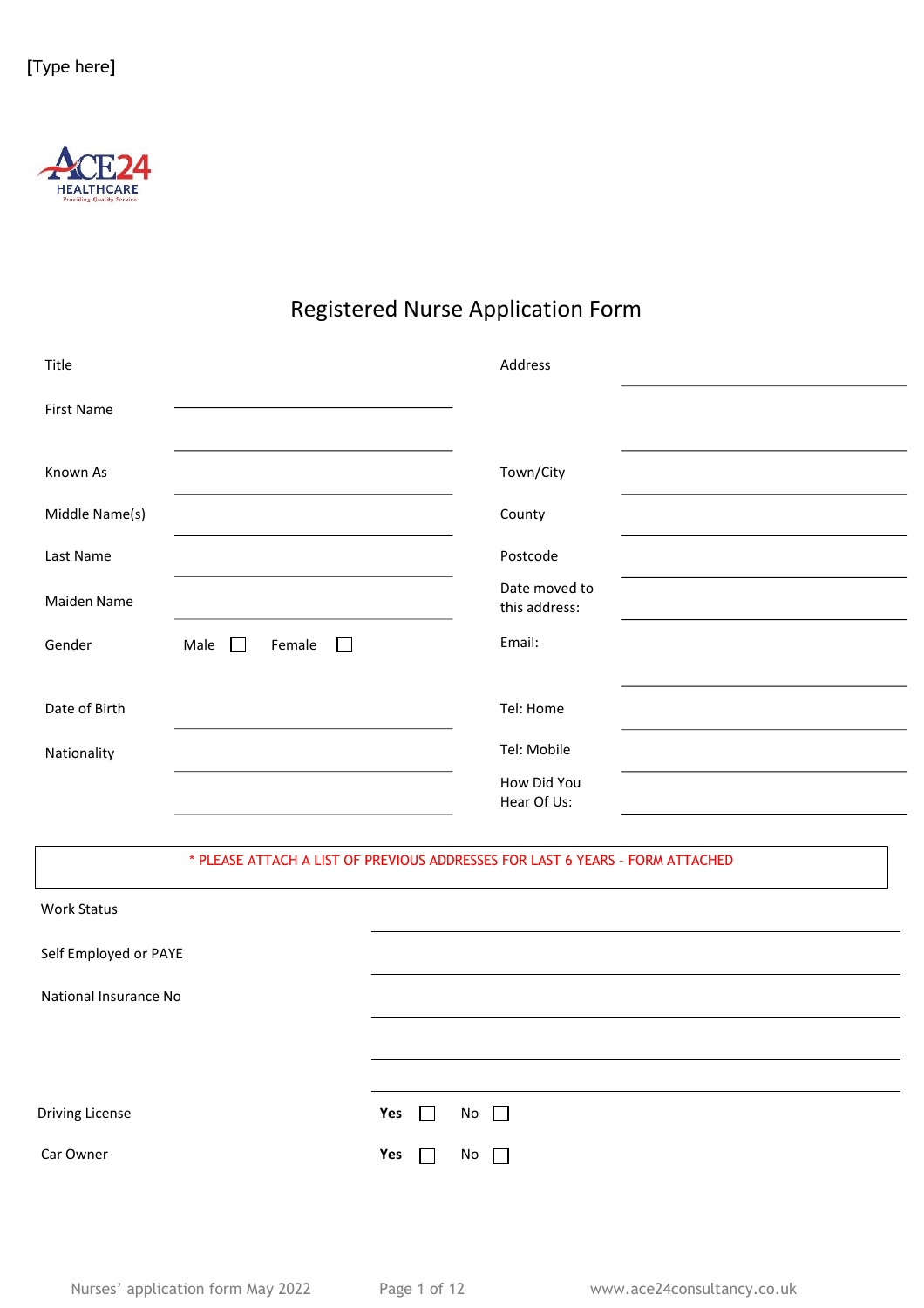## **CAREER HISTORY**

Please confirm your career history details for the last 10 years. Please list using most recent first.

| Employer:           |                             |
|---------------------|-----------------------------|
| Address:            |                             |
| Phone number:       |                             |
| Date started:       | Date left:                  |
| Job title:          | Full<br>part<br>or<br>time: |
| Grade:              | Dept/Ward:                  |
| Reason for leaving: |                             |

| Employer:           |                             |
|---------------------|-----------------------------|
| Address:            |                             |
| Phone number:       |                             |
| Date started:       | Date left:                  |
| Job title:          | Full<br>part<br>or<br>time: |
| Grade:              | Dept/Ward:                  |
| Reason for leaving: |                             |

| Employer:           |                             |
|---------------------|-----------------------------|
| Address:            |                             |
| Phone number:       |                             |
| Date started:       | Date left:                  |
| Job title:          | Full<br>part<br>or<br>time: |
| Grade:              | Dept/Ward:                  |
| Reason for leaving: |                             |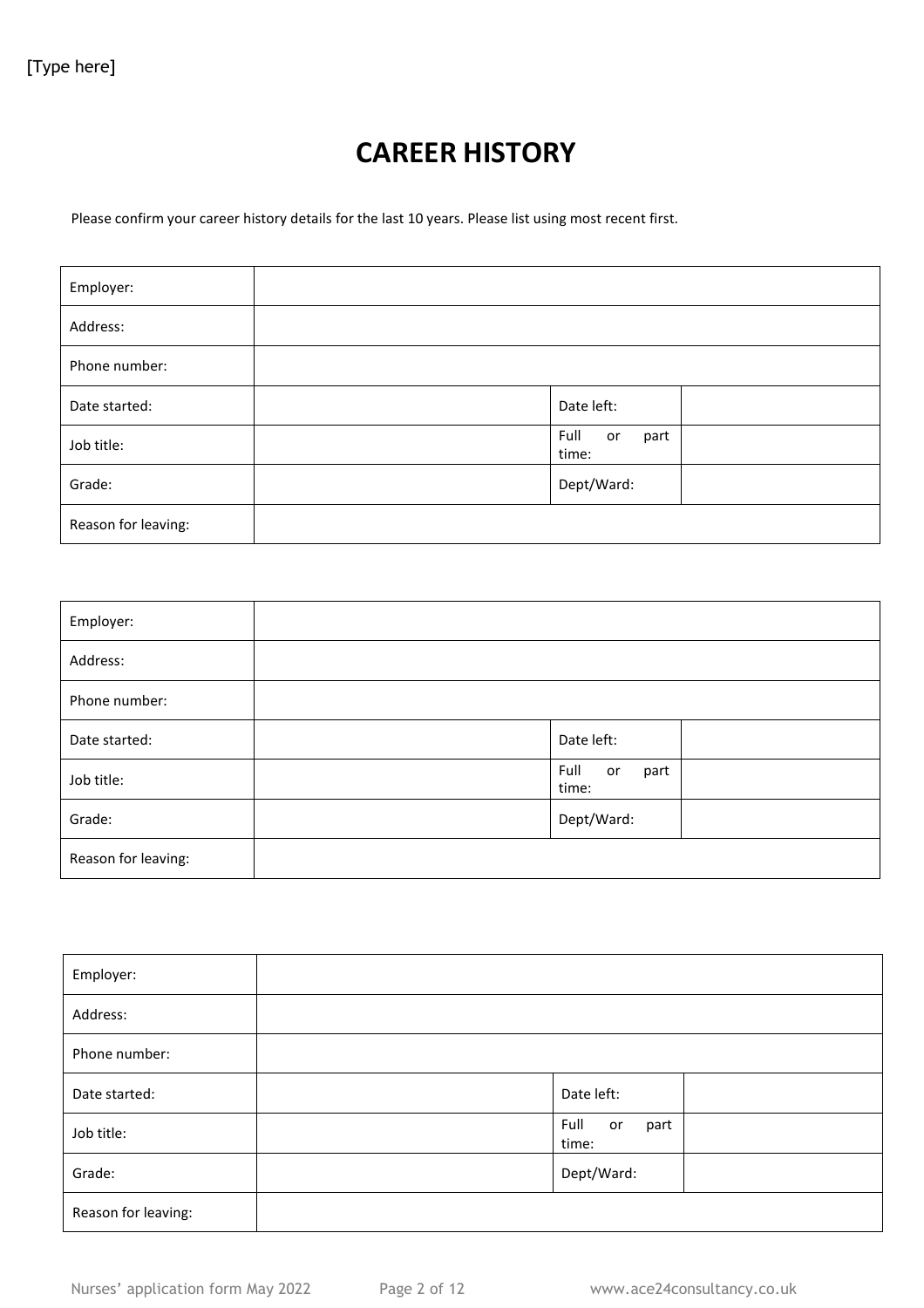# **CAREER HISTORY cont.**

| Employer:           |                             |
|---------------------|-----------------------------|
| Address:            |                             |
| Phone number:       |                             |
| Date started:       | Date left:                  |
| Job title:          | Full<br>part<br>or<br>time: |
| Grade:              | Dept/Ward:                  |
| Reason for leaving: |                             |

| Employer:           |                             |
|---------------------|-----------------------------|
| Address:            |                             |
| Phone number:       |                             |
| Date started:       | Date left:                  |
| Job title:          | Full<br>part<br>or<br>time: |
| Grade:              | Dept/Ward:                  |
| Reason for leaving: |                             |

| Employer:           |                             |
|---------------------|-----------------------------|
| Address:            |                             |
| Phone number:       |                             |
| Date started:       | Date left:                  |
| Job title:          | Full<br>part<br>or<br>time: |
| Grade:              | Dept/Ward:                  |
| Reason for leaving: |                             |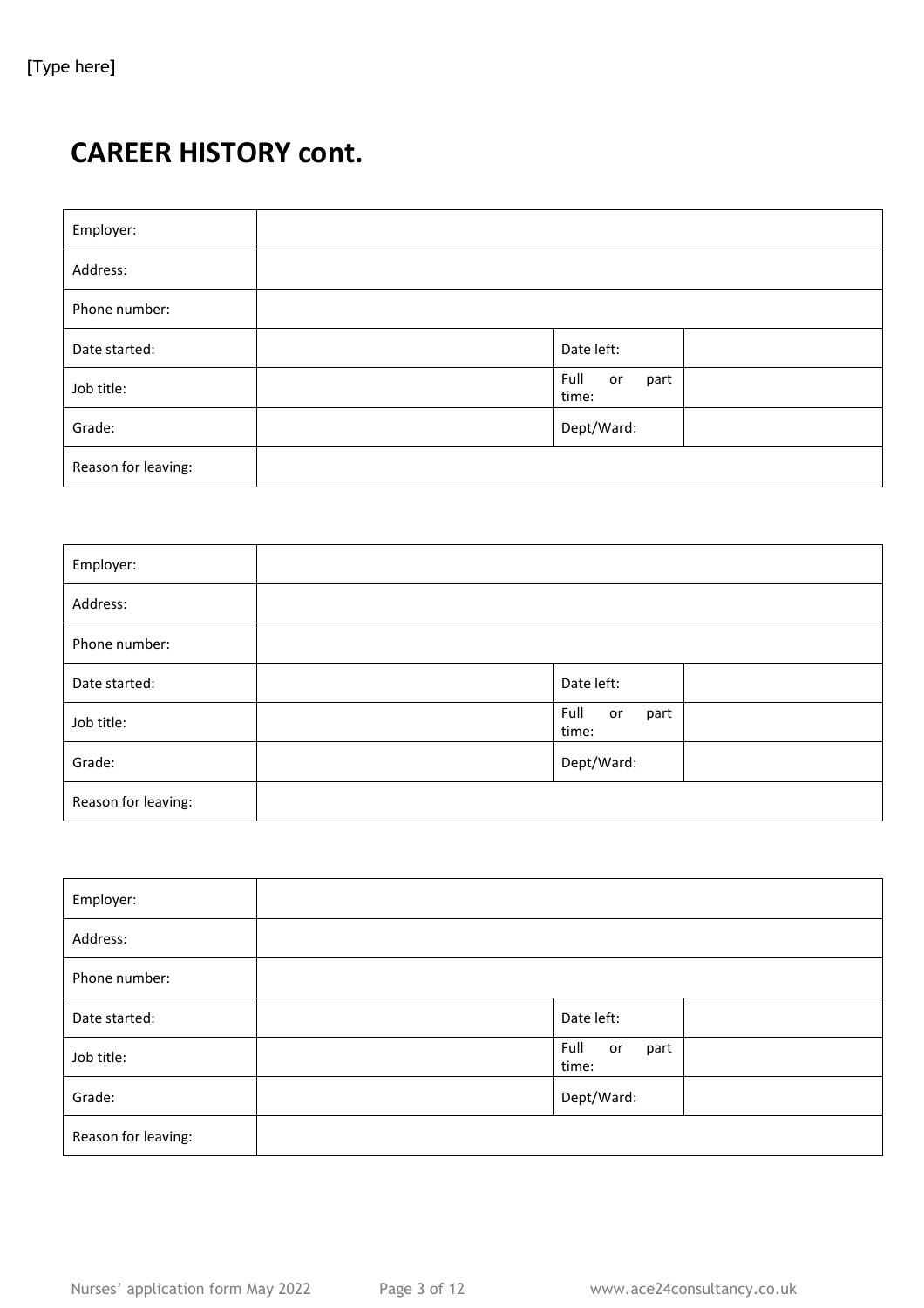## **QUALIFICATIONS & TRAINING**

| Date Qualified:                                                         |  |  |  |
|-------------------------------------------------------------------------|--|--|--|
| NMC Pin Number:                                                         |  |  |  |
| <b>Expiry Date:</b>                                                     |  |  |  |
| Where did you train?:                                                   |  |  |  |
| Please give details of training undertaken and qualifications obtained: |  |  |  |
|                                                                         |  |  |  |
|                                                                         |  |  |  |
|                                                                         |  |  |  |
|                                                                         |  |  |  |

You should supply any certificates such as ENB or Diplomas etc -please note that we require manualhandling/CPR certifications that have been updated in the last 12 months

| <b>BAND (NEW TERMINOLOGY) 1-8</b>                                   |             |                |  |  |  |
|---------------------------------------------------------------------|-------------|----------------|--|--|--|
| 3<br>5<br>4<br>6<br>$\overline{7}$<br>8<br>$\mathfrak{p}$           |             |                |  |  |  |
| <b>TYPE OF WORKER</b>                                               |             |                |  |  |  |
| <b>RHV</b><br><b>EN</b><br><b>RSCN</b><br><b>RFN</b><br><b>RNLD</b> | <b>RM</b>   | <b>RGN</b>     |  |  |  |
| <b>RMN</b><br><b>RH</b><br><b>ENM</b><br><b>ENG</b><br><b>ENMH</b>  | <b>RNMH</b> |                |  |  |  |
| <b>RECORDABLE QUALIFICATIONS</b>                                    |             |                |  |  |  |
| RN1-1 <sup>st</sup> Level General Nursing                           | <b>YES</b>  | NO.            |  |  |  |
| RN2-2 <sup>nd</sup> Level General Nursing (England & Wales)         | <b>YES</b>  | <b>NO</b>      |  |  |  |
| RN3-1 <sup>st</sup> Level Mental Illness                            | <b>YES</b>  | N <sub>O</sub> |  |  |  |
| RN4-2 <sup>nd</sup> Level Mental Illness (England & Wales)          | <b>YES</b>  | N <sub>O</sub> |  |  |  |
| RN5-1 <sup>st</sup> Level Learning Disabilities                     | <b>YES</b>  | <b>NO</b>      |  |  |  |
| RN6-2 <sup>nd</sup> Level Learning Disabilities (England & Wales)   | <b>YES</b>  | NO.            |  |  |  |
| RN7-2 <sup>nd</sup> Level Nurses (Scotland & Wales)                 | <b>YES</b>  | NO.            |  |  |  |
| RNB-1 <sup>st</sup> Level Sick children                             | <b>YES</b>  | NO.            |  |  |  |
| <b>RN9-Fever Nurse</b>                                              | <b>YES</b>  | NO.            |  |  |  |
| RN12-1 <sup>st</sup> Level Adult Learning                           | <b>YES</b>  | N <sub>O</sub> |  |  |  |
| RN13-1 <sup>st</sup> Level Mental Nursing                           | <b>YES</b>  | N <sub>O</sub> |  |  |  |
| RN14-1 <sup>st</sup> Level Learning Disability                      | <b>YES</b>  | <b>NO</b>      |  |  |  |
| RN15-1 <sup>st</sup> Level Children                                 | <b>YES</b>  | NO.            |  |  |  |
| MRM-Midwifery                                                       | <b>YES</b>  | <b>NO</b>      |  |  |  |
| HRHV-Health Visiting                                                | <b>YES</b>  | NO.            |  |  |  |
| <b>SPAN-Special Practitioner Adult Nursing</b>                      | <b>YES</b>  | NO.            |  |  |  |
| SPMH-Special Practitioner Mental Health Nursing                     | <b>YES</b>  | NO.            |  |  |  |
| SPCN-Special Practitioner Children's Nursing                        | <b>YES</b>  | NO.            |  |  |  |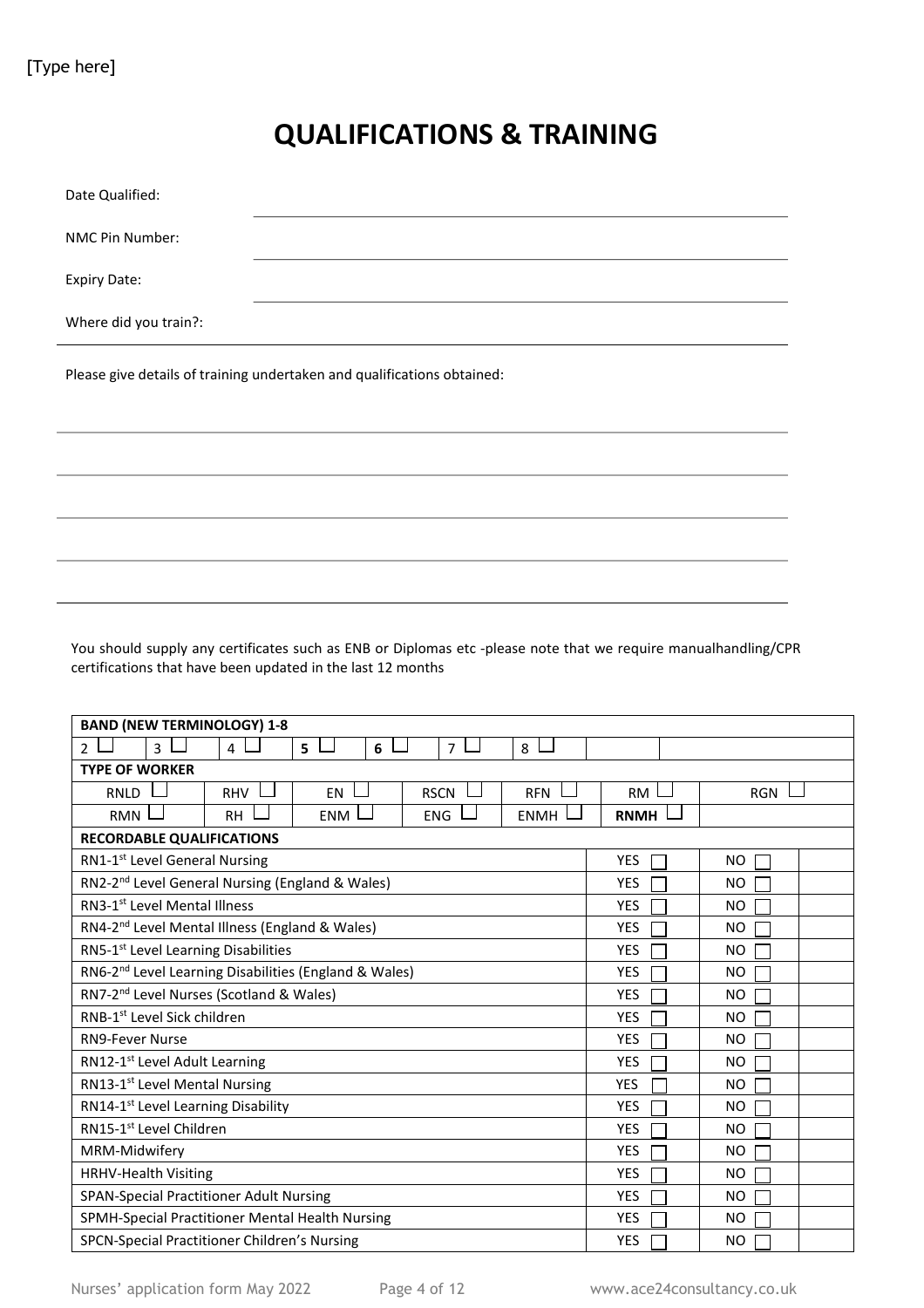#### [Type here]

| SPLD-Special Practitioner Learning Disabilities                                | <b>YES</b> | NO.       |  |
|--------------------------------------------------------------------------------|------------|-----------|--|
| SPGP-Special Practitioner General Practice                                     | <b>YES</b> | NO.       |  |
| SPCM-Special Practitioner Community Mental Health                              | <b>YES</b> | NO.       |  |
| SCLD-Special Practitioner Community Learning Disabilities                      | <b>YES</b> | <b>NO</b> |  |
| SPCC-Special Practitioner Community Children's Nursing                         | <b>YES</b> | <b>NO</b> |  |
| SPOH-Special Practitioner Occupational Health                                  | <b>YES</b> | <b>NO</b> |  |
| SPSN-Special Practitioner School Nursing                                       | <b>YES</b> | <b>NO</b> |  |
| SPDN-Home/District Nursing with integrated nurse prescribing                   | <b>YES</b> | <b>NO</b> |  |
| V100-Independent Nurse Prescribing V100                                        | <b>YES</b> | NO.       |  |
| V200-Extended Nurse Prescribing V200                                           | <b>YES</b> | NO.       |  |
| V300-Extended/Supplementary Prescribing                                        | <b>YES</b> | NO.       |  |
| TTTT-Lecturer/Practice Educator                                                | <b>YES</b> | NO.       |  |
| <b>MIDWIFES ONLY</b>                                                           |            |           |  |
| Practising                                                                     | <b>YES</b> | NO.       |  |
| Intention to practice completed (you cannot work without this as a<br>Midwife) | <b>YES</b> | NO.       |  |
| <b>Expiry Date:</b>                                                            |            |           |  |
| <b>Mentor Name &amp; Address:</b>                                              |            |           |  |
|                                                                                |            |           |  |

### **MEDICAL HISTORY**

Have you ever suffered from any of the following:

| Heart/Circulatory Illness/Hypertension | <b>YES</b> | <b>NO</b> |
|----------------------------------------|------------|-----------|
| <b>Diabetes</b>                        | <b>YES</b> | <b>NO</b> |
| Asthma/Hay fever                       | <b>YES</b> | <b>NO</b> |
| Bronchitis/Pneumonia/Pleurisy          | <b>YES</b> | <b>NO</b> |
| Epilepsy                               | <b>YES</b> | NO.       |
| Headaches/Migraine                     | <b>YES</b> | NO.       |
| <b>Tuberculosis</b>                    | <b>YES</b> | NO.       |
| Psychiatric Illness/Anxiety/Depression | YES        | NO.       |
| Dermatitis/Psoriasis/Eczema            | YES        | NO.       |
| Back problems                          | YES        | NO.       |
| Recurrent infections                   | <b>YES</b> | NO.       |
| Hepatitis/Jaundice                     | <b>YES</b> | <b>NO</b> |
| Are you taking any prescription drugs? | <b>YES</b> | ΝO        |

If you have answered yes to any of the above questions please give details on separate paper attached to theback of the application form.

Have you ever been vaccinated, immunized or tested for/against any of the Following?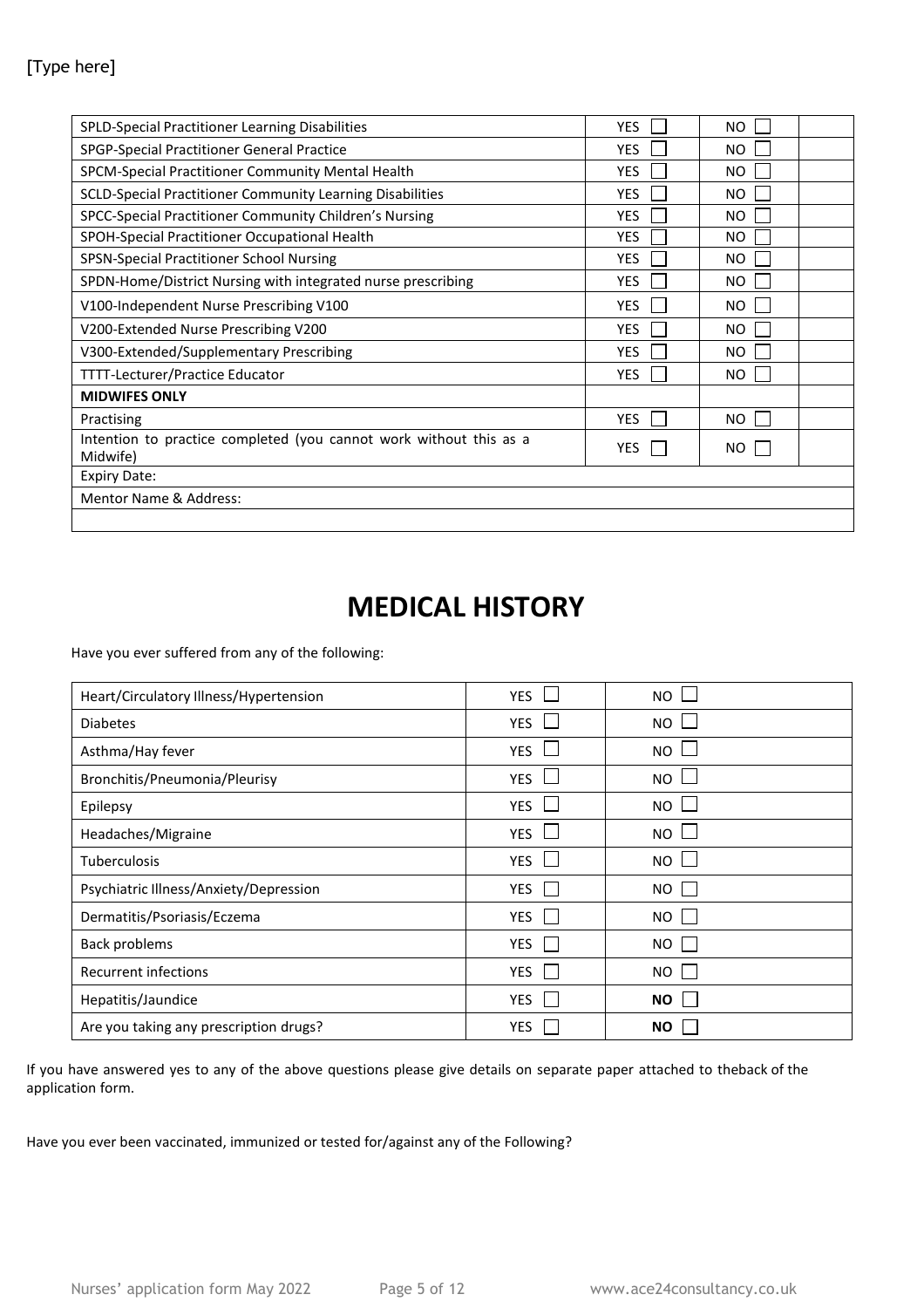### [Type here]

| Varicella                  | <b>YES</b> | <b>NO</b>  |
|----------------------------|------------|------------|
| Tuberculosis including BCG | <b>YES</b> | NO         |
| Heaf, Mantoux or Tine      | <b>YES</b> | NO I       |
| Rubella (German Measles)   | <b>YES</b> | NO         |
| Poliomyelitis              | <b>YES</b> | $NO \perp$ |
| <b>Hepatitis B</b>         | <b>YES</b> | NO         |
| Hepatitis                  | <b>YES</b> | NO         |
| HIV                        | YES        | NO.        |
| Tetanus                    | <b>YES</b> | <b>NO</b>  |
| Typhoid                    | <b>YES</b> | <b>NO</b>  |
| Any Other Please State:    |            |            |

#### Have you been vaccinated against Covid -19?

| Injection 1                | Injection 2 | Injection 3 | Any further Covid<br>injections? |
|----------------------------|-------------|-------------|----------------------------------|
| Date:                      | Date:       | Date:       | Date:                            |
| If no, please explain why? |             |             |                                  |
|                            |             |             |                                  |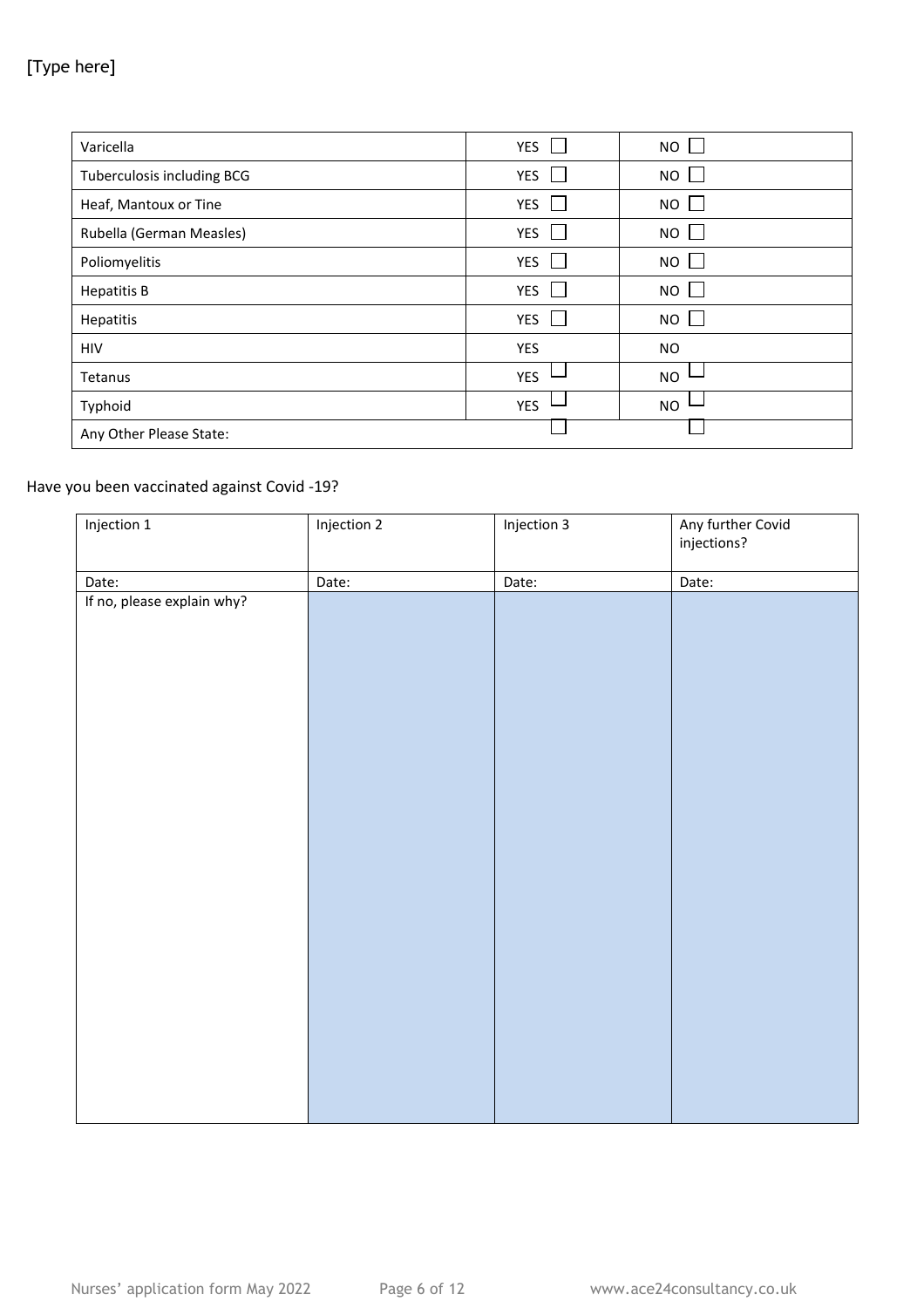### [Type here]

| Name Of Referee:     | Place of Work |
|----------------------|---------------|
| Position             |               |
| Work Address:        |               |
|                      |               |
| Country:             | Postcode:     |
| Telephone Number:    | Fax:          |
| Email:               | Mobile Phone: |
|                      |               |
| Name Of Referee:     | Place of Work |
| Position             |               |
| <b>Work Address:</b> |               |
|                      |               |
| Country:             | Postcode:     |
| Telephone Number:    | Fax:          |
| Email:               | Mobile Phone: |

#### **ANY OTHER OR SPECIAL NOTES**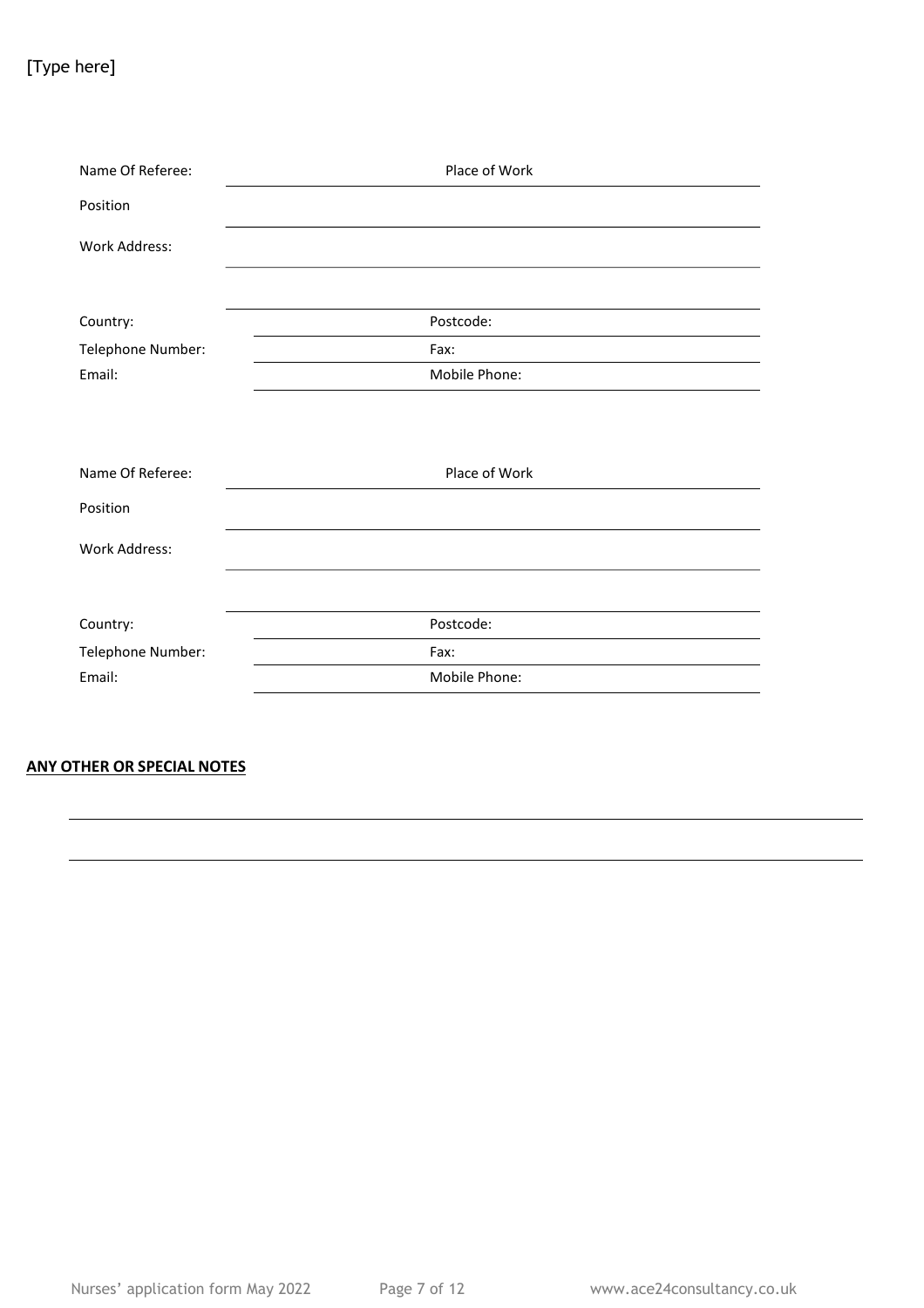# **DISCLOSURES**

# **Rehabilitation of Offenders Act**

Due to the nature of the work for which you are applying, this post is exempt from the provisions of section 4.2of the rehabilitations of offender's act 1974 (exemption order 1975). Applicants are therefore, not entitled towithhold information about convictions which for other purposes are 'spent' under the provisions of the act andin the event of employment. Failure to disclose such convictions could result in dismissal or disciplinary action. Any information given will be completely confidential and will be considered only in elation to an application forpositions in which the order applies, and should be entered at the end of any particulars you give in support ofyour application.

A copy of our written policies is available upon request. A criminal record will not necessary be a bar toobtaining a position.

| Have you ever been convicted of a criminal offence?                                                                                                                                                                 | YES. | $NO$ $\Box$  |  |
|---------------------------------------------------------------------------------------------------------------------------------------------------------------------------------------------------------------------|------|--------------|--|
| Do you have any spent or unspent criminal convictions or cautions?                                                                                                                                                  |      |              |  |
|                                                                                                                                                                                                                     |      | YES II NO II |  |
| With an enhanced disclosure, under section 4.2 of the rehabilitation of offenders act 1974 (exemption order),all previous<br>cautions, warnings and convictions will always be detailed regardless of how long ago. |      |              |  |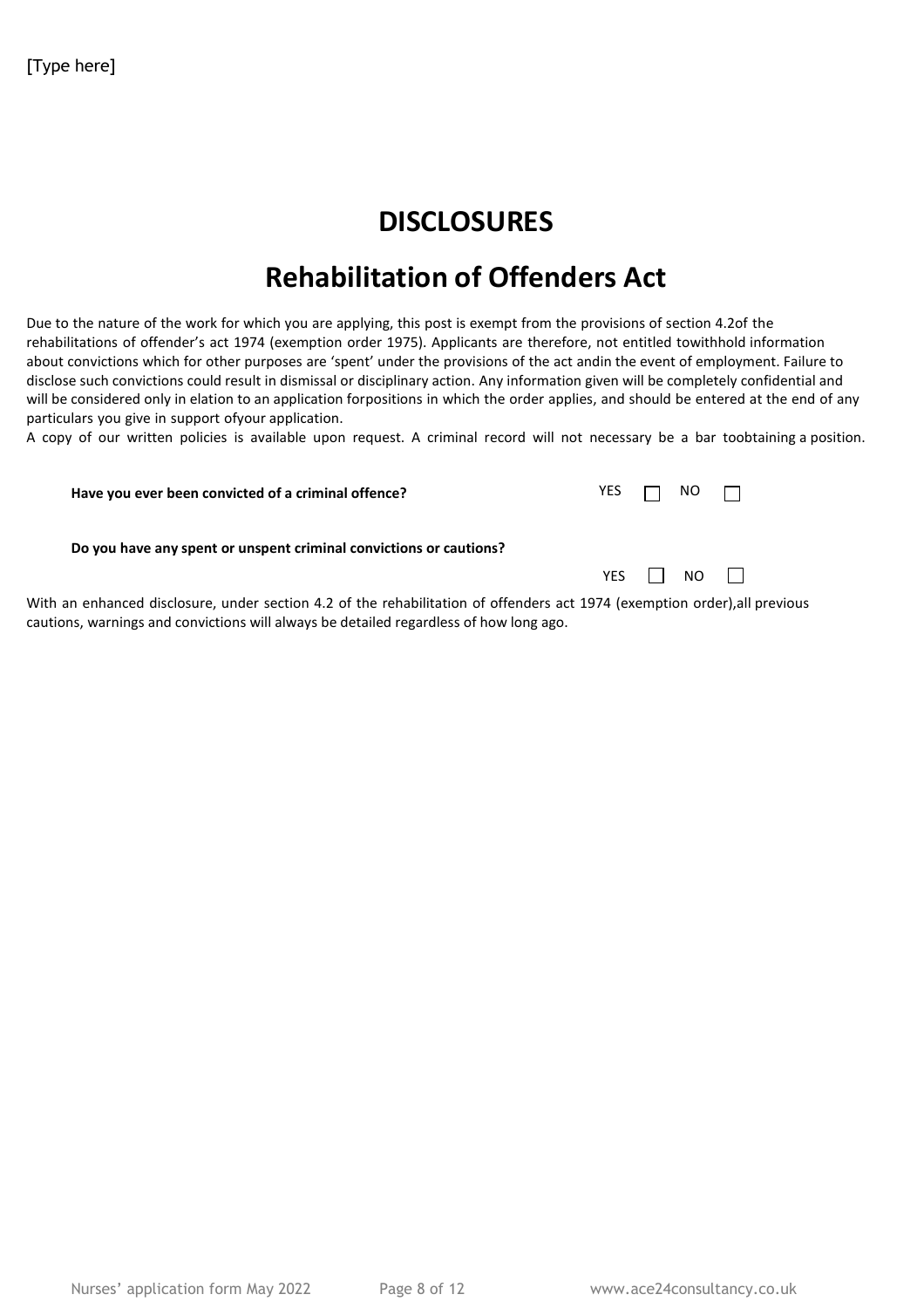Any conviction, caution, reprimand will require a written statement of each and every event and how it doesnot affect your suitability for the role you are applying for.

| Have you supplied additional information with this application for any spent/ unspent convictions, cautionsor<br>reprimands? |              |  |  |
|------------------------------------------------------------------------------------------------------------------------------|--------------|--|--|
|                                                                                                                              | YES II NO II |  |  |
| Have you ever been involved in court proceedings?                                                                            | YFS.<br>NO.  |  |  |

Please give any additional information which you think may be relevant in support of your application on aseparate page.

### **DECLARATION**

I confirm that the information I have provided in support of this application is complete and true andunderstand that knowingly to make a false statement could be a criminal offence.

Signature: Date:

I consent to Ace 24 consultancy checking the details I have provided against the various data sources in order to verify my identity and process the application. These details may be recorded and used to assist otherorganizations for identity verification purposes such as the CRB, regulatory bodies such as NMC or GSCC.

Signature: Date:

Ace 24 Consultancy retains the right to hold this application and any other data required to process this application (whether in the UK, European Union or elsewhere) and keep for as long as necessary in line with the data protection act.

Please send the completed application form to the following address:-Compliance Team

Ace 24 Consultancy Colchester Business Centre1 George Williams Way Colchester Essex CO1 2JS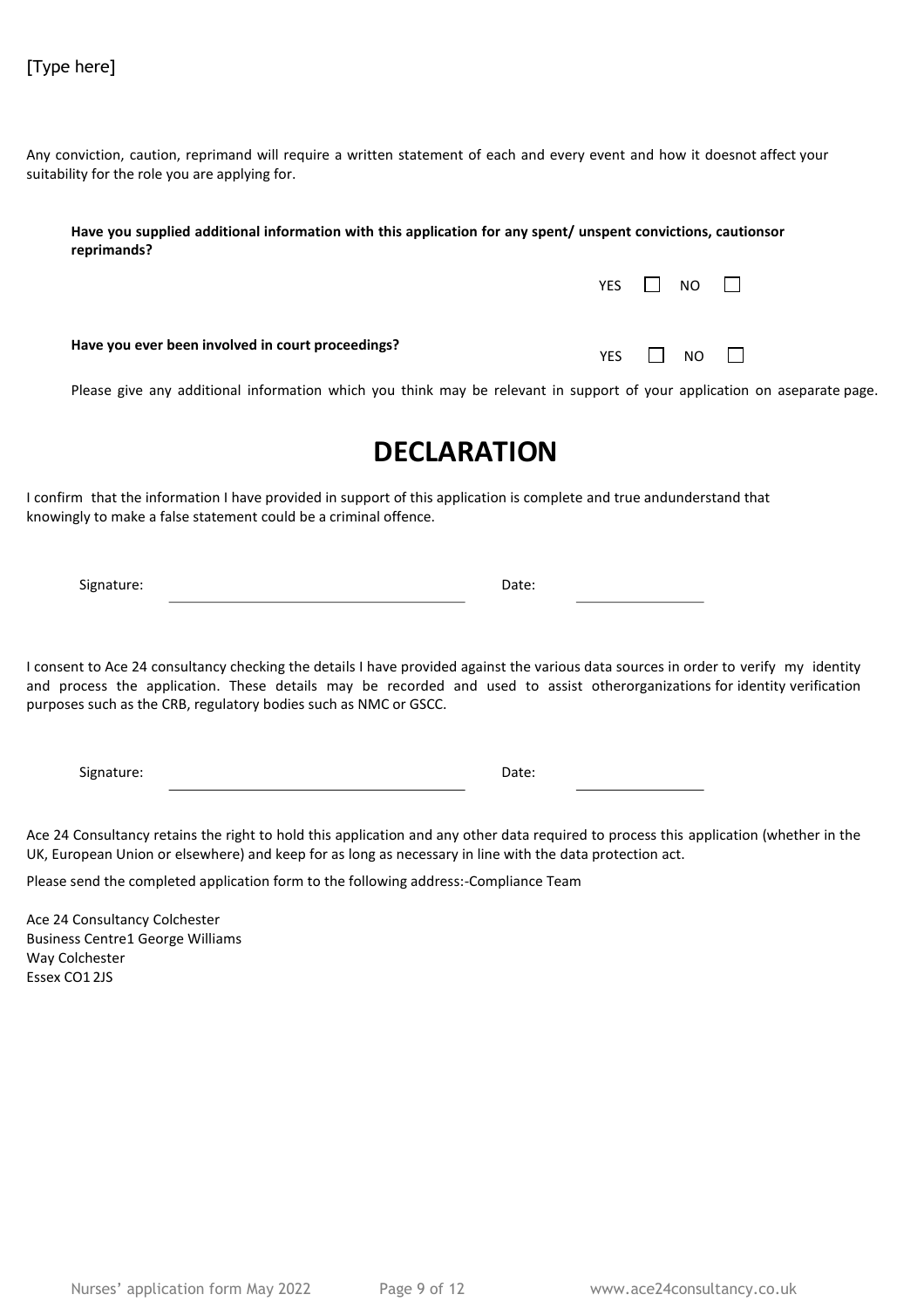# **ADDITIONAL INFORMATION/CHECKLIST**

On receipt of a satisfactorily completed application form, Ace 24 Consultancy will provide/send the following:-

1. Assist you with your DBS application for an enhanced DBS.

Please bring this Application Form to your interview along with the following ORIGINAL documentation forus to view and take **copies. Without this information we cannot progress with your application.**

|                                                                                                                                      |                                                                                              | <b>Please Tick Boxes</b> |
|--------------------------------------------------------------------------------------------------------------------------------------|----------------------------------------------------------------------------------------------|--------------------------|
|                                                                                                                                      | NMC pin card and your statement of entry                                                     |                          |
| Valid Passport                                                                                                                       |                                                                                              |                          |
| Valid Visa/Work Permit/Certificate of British<br>Nationality (if applicable)                                                         |                                                                                              |                          |
|                                                                                                                                      | National Insurance Number Card                                                               |                          |
|                                                                                                                                      | 2 additional forms/proof of Identity & Address<br>- (Driving Licence or copy bills etc.)Full |                          |
| Immunisation record:                                                                                                                 |                                                                                              |                          |
|                                                                                                                                      | Hep B                                                                                        |                          |
|                                                                                                                                      | MMR1                                                                                         |                          |
|                                                                                                                                      | MMR <sub>2</sub>                                                                             | $\Box$                   |
|                                                                                                                                      | Varicella                                                                                    |                          |
|                                                                                                                                      | Hep B (IVS) HBSAg                                                                            |                          |
|                                                                                                                                      | Hep C (IVS)                                                                                  |                          |
|                                                                                                                                      | HIV (IVS)                                                                                    |                          |
| Training Certificates including:                                                                                                     |                                                                                              |                          |
| Moving and Handling (practical)                                                                                                      |                                                                                              |                          |
| BLS / ILS / ALS                                                                                                                      |                                                                                              |                          |
| <b>Complaints Handling</b>                                                                                                           |                                                                                              |                          |
| aggression)                                                                                                                          | Conflict Resolution (inc management of violence &                                            |                          |
| <b>Fire Safety</b>                                                                                                                   |                                                                                              |                          |
| Information Governance (including Caldicott<br>Protocols and Data Protection)<br>Health & Safety at Work (including COSHH andRIDDOR) |                                                                                              |                          |
|                                                                                                                                      | Infection Control (including MRSA and C-Diff)                                                |                          |
| Lone Worker Training (if applicable)                                                                                                 |                                                                                              |                          |
| Food Hygiene (if applicable)IV                                                                                                       |                                                                                              |                          |
| Certificate (if applicable)                                                                                                          |                                                                                              |                          |
| Full CV                                                                                                                              |                                                                                              |                          |
| residency                                                                                                                            | Addresses covering the past 6 years and dates of                                             |                          |
| 2 Passport size photos                                                                                                               |                                                                                              |                          |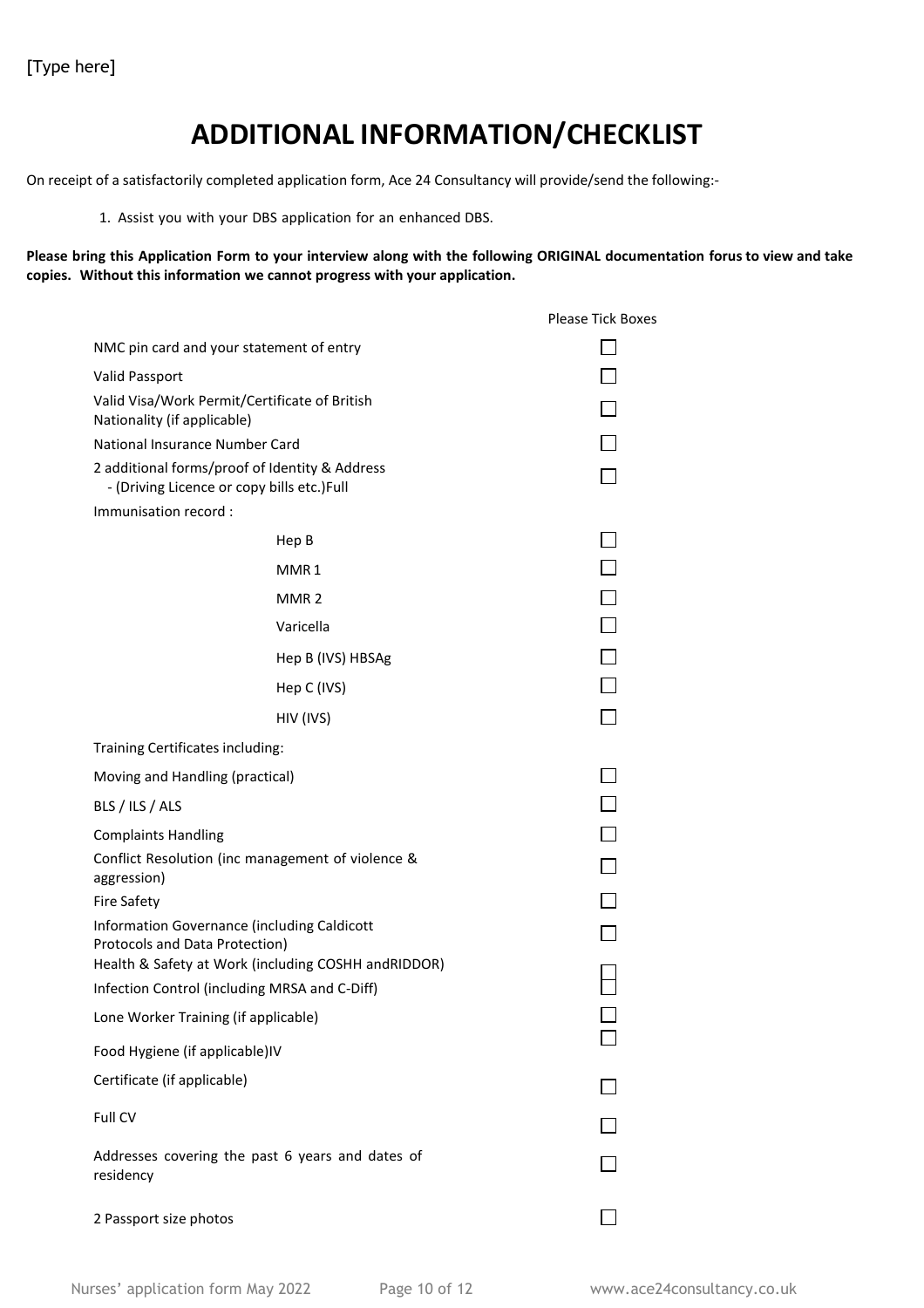### **GDPR**

The information shall be used and referred for purposes of knowing, understanding, and validating the information in relation to the qualifications for which the applicant is applying for purposes of recruitment and if successfully recruited, for information keeping and administration of employment with the Human Relations Department of the Company.

The Company shall treat all personal information with the utmost confidentiality in line with the standards of data protection required by the EU General Data Protection Regulation (GDPR).

I consent to Ace 24 consultancy checking the details I have provided against the various data sources in order to verify my identity and process the application. These details may be recorded and used to assist for identity verification purposes such as the CRB, regulatory bodies such as NMC or GSCC.

I agree that all the information collected in this form is necessary, the gathering information about me, as the applicant for the job and for the position that I am applying for.

| I agree    |       |  |
|------------|-------|--|
| <b>YES</b> |       |  |
| <b>NO</b>  |       |  |
| Signature: | Date: |  |
|            |       |  |

Ace 24 Consultancy Ltd retains the right to hold this application and any other data required to process this application (whether in the UK, European Union or elsewhere) and keep for as long as necessary in line with the data protection act.

**Thank you for choosing ACE 24**